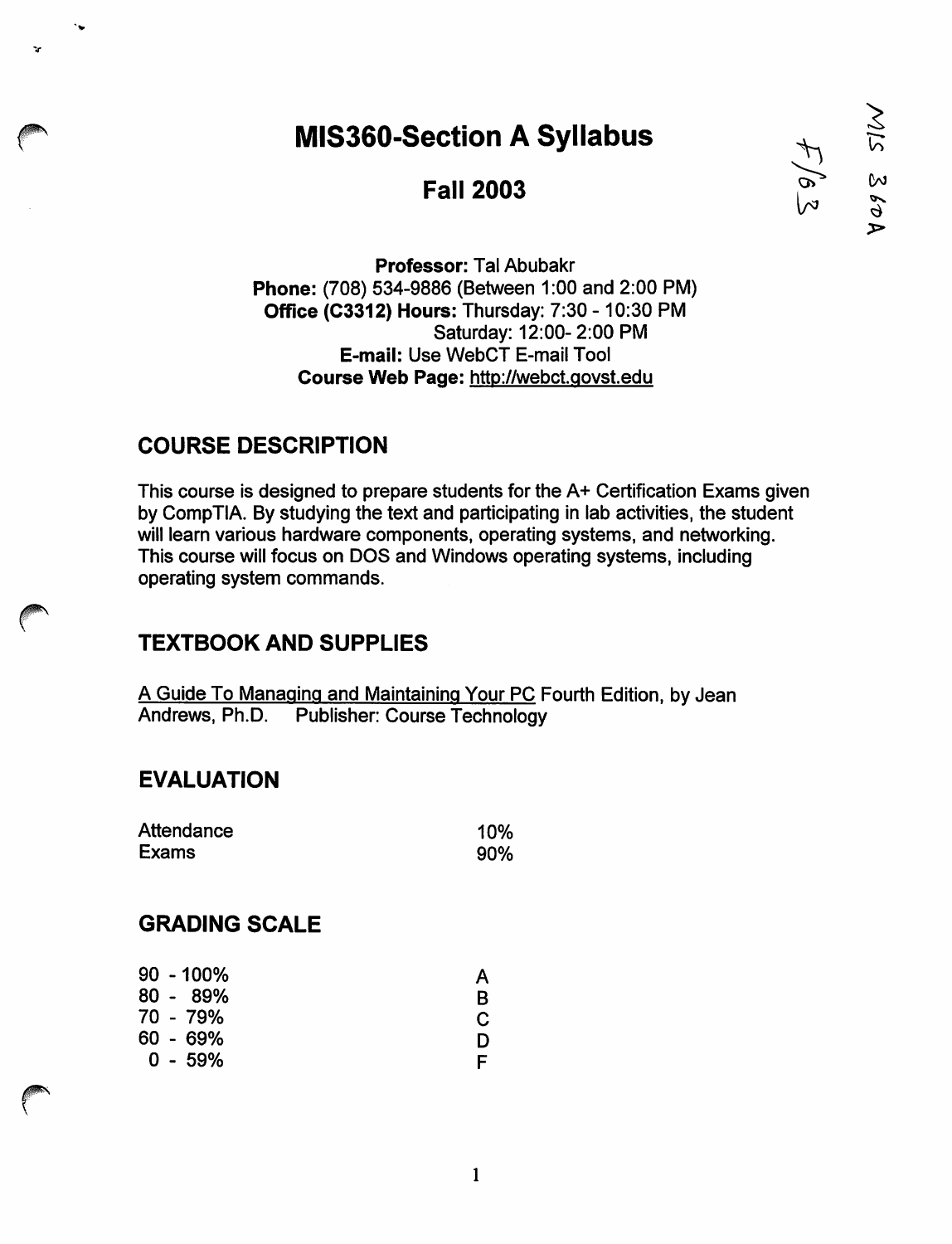## *EXPECTED STUDENT OUTCOMES*

*Students will be assigned to groups of two or three and given assignments to complete. Each group will assemble a computer from parts and expected to troubleshoot hardware and software issues with win9.x workstations.*

#### *LECTURES AND TESTS*

|    | <b>Week Lectures and Tests</b>        | Date       |
|----|---------------------------------------|------------|
|    | Lecture (Chapter 1)                   | 9-2-2003   |
| 2  | Lecture (Chapter 2)                   | 9-9-2003   |
| 3  | Lecture (Chapter 3)                   | 9-16-2003  |
| 4  | Lecture (Chapter 4)                   | 9-23-2003  |
| 5  | TEST 1 (Chapter $1-4$ )               | 9-30-2003  |
| 6  | Lecture (Chapter 5)                   | 10-7-2003  |
| 7  | Lecture (Chapter 6)                   | 10-14-2003 |
| 8  | Lecture (Chapter 8)                   | 10-21-2003 |
| 9  | Lecture (Chapter 10)                  | 10-28-2003 |
| 10 | TEST II (Chapter 5, 6, 8, and 10)     | 11-4-2003  |
| 11 | Lecture (Chapter 11)                  | 11-11-2003 |
| 12 | Lecture (Chapter 12)                  | 11-18-2003 |
| 13 | Lecture (Chapter 13)                  | 11-25-2003 |
| 14 | Lecture (Chapter 18)                  | 12-2-2003  |
| 15 | TEST III (Chapter 11, 12, 13, and 18) | 12-9-2003  |

#### *ATTENDANCE*

*/i^\*

*Since you will have one or two partners in the lab, attendance becomes very important. Every student needs to prepare a document using Windows WordPad. In the document keep all the reasons for missing classes. Make sure to include the date of missing any class. Submit the attendance document at the end of the trimester. Iwill keep a record of the attendance of all the students and Iwill match itwith your attendance document. After reading your excuse for missing any class, Iwill give you a score out of 10. If you don't miss any class, submit a document stating that you never missed any class.*